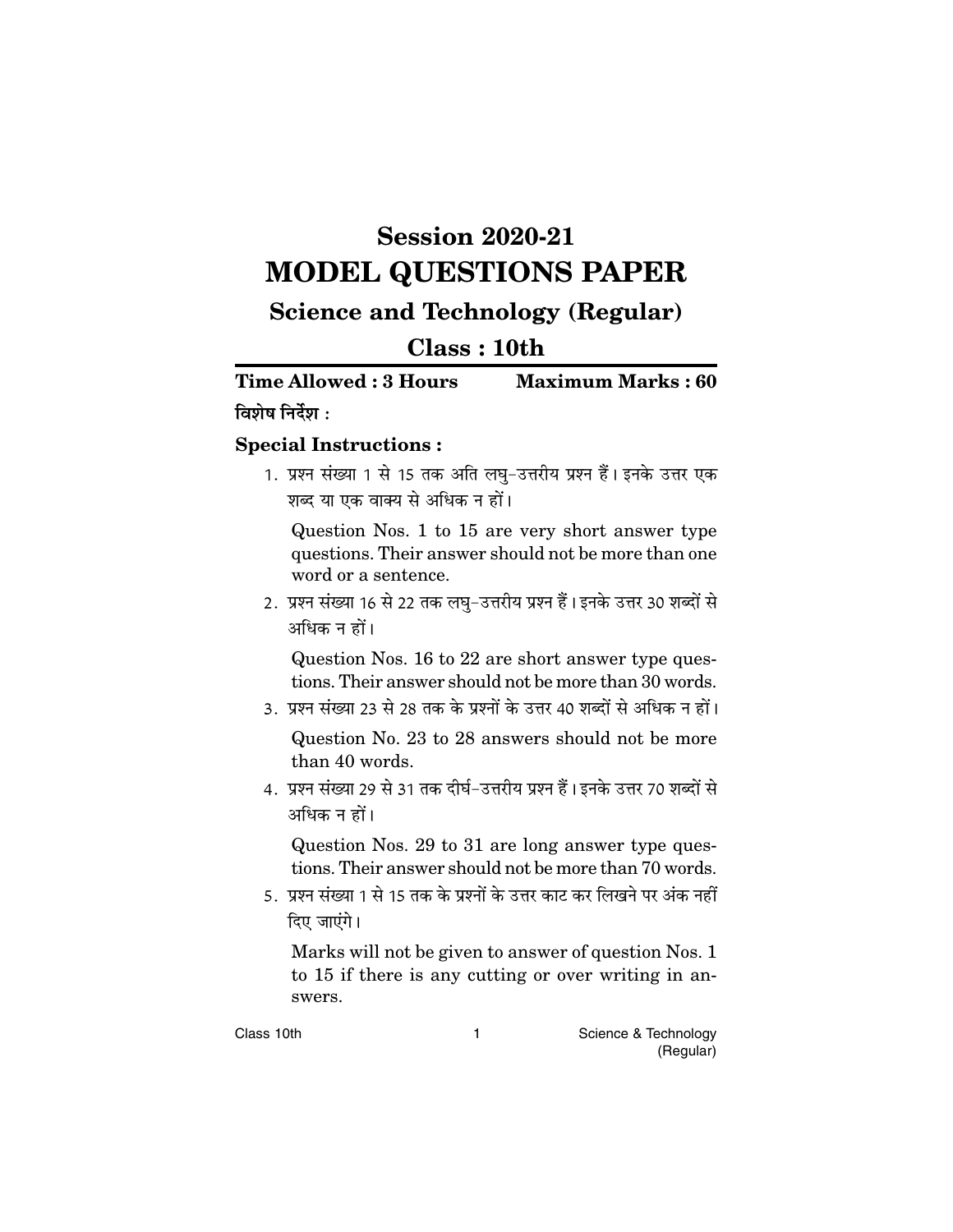|            | 1.  निम्नलिखित रासायनिक समीकरण को संतुलित कीजिए।                                                                                                        |   |                      | 1 |
|------------|---------------------------------------------------------------------------------------------------------------------------------------------------------|---|----------------------|---|
|            | $\mathrm{Ag}\,\mathrm{Cl}(\mathrm{s}) \xrightarrow{\frac{\mathrm{ref}}{\mathrm{df}}\text{ an graph}} \mathrm{Ag}(\mathrm{s}) + \mathrm{C}\,l_{2}$       |   |                      |   |
|            | Balance the following chemical equation.                                                                                                                |   |                      |   |
|            | $\mathrm{AgC1}\mathrm{(s)} \xrightarrow{\frac{\mathrm{42}}{\mathrm{g}} \text{ and } \mathrm{H} \times \mathrm{H}} \mathrm{Ag(s)} + \mathrm{C} \, l_{2}$ |   |                      |   |
|            | 2. $CaSO_4.2H_2O$ का सामान्य नाम लिखें।                                                                                                                 |   |                      | 1 |
|            | Write the common name of                                                                                                                                |   |                      |   |
| 3.         | आयन का इलैक्ट्रानिक विन्यास लिखिए।                                                                                                                      |   |                      | 1 |
|            | Write the electroic configuration of $Cl-$ ion.                                                                                                         |   |                      |   |
|            | 4. साइक्लोहेक्सेन का सूत्र क्या होगा?                                                                                                                   |   |                      | 1 |
|            | What will be the formula of cyclohexane.                                                                                                                |   |                      |   |
|            | 5.  DNA का पूरा नाम लिखिए।                                                                                                                              |   |                      | 1 |
|            | Give full form of DNA. $Q_{\text{QSO}_4,2\text{H}_2\text{O}}$                                                                                           |   |                      |   |
|            | 6.  नर जनन तंत्र के उस भाग का नाम बताओ, जिसमें शुक्राणुओं का उत्पादन                                                                                    |   |                      |   |
|            | होता है।                                                                                                                                                |   |                      | 1 |
|            | Name the part of male reproductive system in which<br>sperms are formed.                                                                                |   |                      |   |
|            | 7.  मस्तिष्क का कौन सा भाग शरीर की स्थिति, संतुलन का अनुरक्षण करता                                                                                      |   |                      |   |
|            | है?                                                                                                                                                     |   |                      | 1 |
|            | Which part of the brain safeguards the situation and<br>balance of the body?                                                                            |   |                      |   |
|            | 8. पौधों में जल व खनिज के वहन के लिए उत्तरदायी ऊतक का नाम                                                                                               |   |                      |   |
|            | बताइए।                                                                                                                                                  |   |                      | 1 |
|            | Name the plant tissue responsible for transportation<br>of water and minerals.                                                                          |   |                      |   |
| Class 10th |                                                                                                                                                         | 2 | Science & Technology |   |

| Science & Technology |
|----------------------|
| (Regular)            |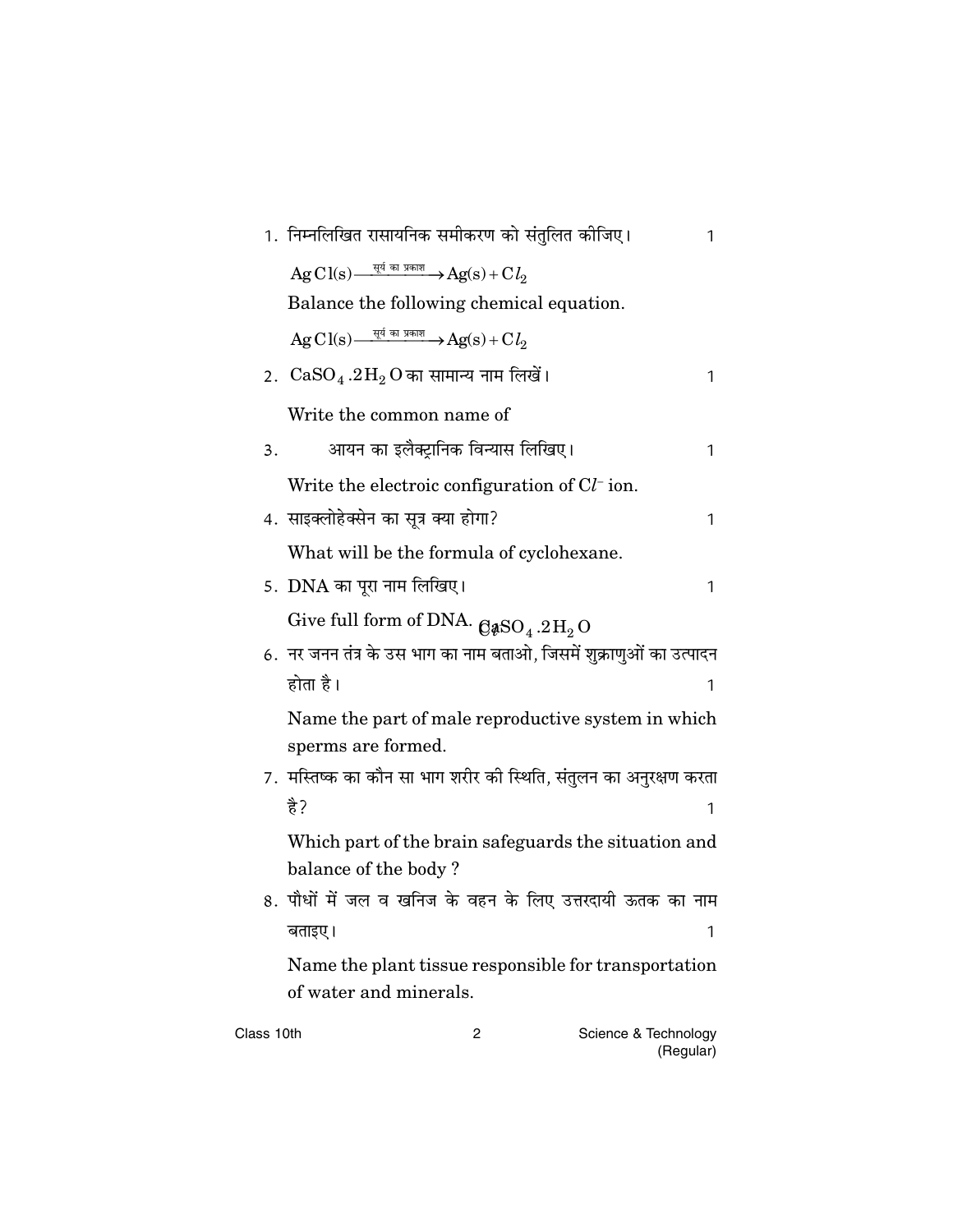|                                                 | 9.  मानव नेत्र की सामान्य दृष्टि के लिए निकट बिंदु नेत्र कितनी दूरी पर होता |  |
|-------------------------------------------------|-----------------------------------------------------------------------------|--|
|                                                 | है?<br>1                                                                    |  |
|                                                 | What is near point of human eye with a normal vision?                       |  |
|                                                 | 10. विद्युत मोटर का सिद्धांत क्या है?<br>1                                  |  |
|                                                 | What is the principle of electric motor?                                    |  |
|                                                 | 11. उस युक्ति का नाम लिखिए जो किसी चालक के सिरों पर विभवांतर                |  |
|                                                 | बनाए रखने में सहायता करती है।<br>1                                          |  |
|                                                 | Name a device that helps to maintain a potential                            |  |
|                                                 | difference across the conductor.                                            |  |
|                                                 | 12. अभिनेत्र लैंस को फोकस दूरी में परिवर्तन किस भाग द्वारा किया जा          |  |
|                                                 | सकता है?<br>1                                                               |  |
|                                                 | The change in focal length of an eye lens is caused by                      |  |
|                                                 | the action of which part of eye?                                            |  |
|                                                 | 13.  ऊर्जा के दो पारंपरिक स्त्रोतों के नाम लिखिए।<br>1                      |  |
|                                                 | Write two names of conventional sources of energy.                          |  |
|                                                 | 14.  उस यौगिक का नाम बताइए जिस का उपयोग वोरेक्स के निर्माण में होता         |  |
|                                                 | है?<br>1                                                                    |  |
|                                                 | Name the compound used for the formation of Borax?                          |  |
|                                                 | 15.  ऊर्जा का उत्तम स्त्रोत किसे कहते हैं?<br>1                             |  |
|                                                 | What is a good source of energy?                                            |  |
|                                                 | Q. No. 16-24 (2 Marks)                                                      |  |
|                                                 | 16. वायु में जलाने से पहले मैग्नीशियम रिबन को साफ क्यों किया जाता है?       |  |
|                                                 | 2                                                                           |  |
| Why should a magnesium ribbon be cleaned before |                                                                             |  |
|                                                 | burning in air?                                                             |  |
| Class 10th                                      | Science & Technology<br>3<br>(Regular)                                      |  |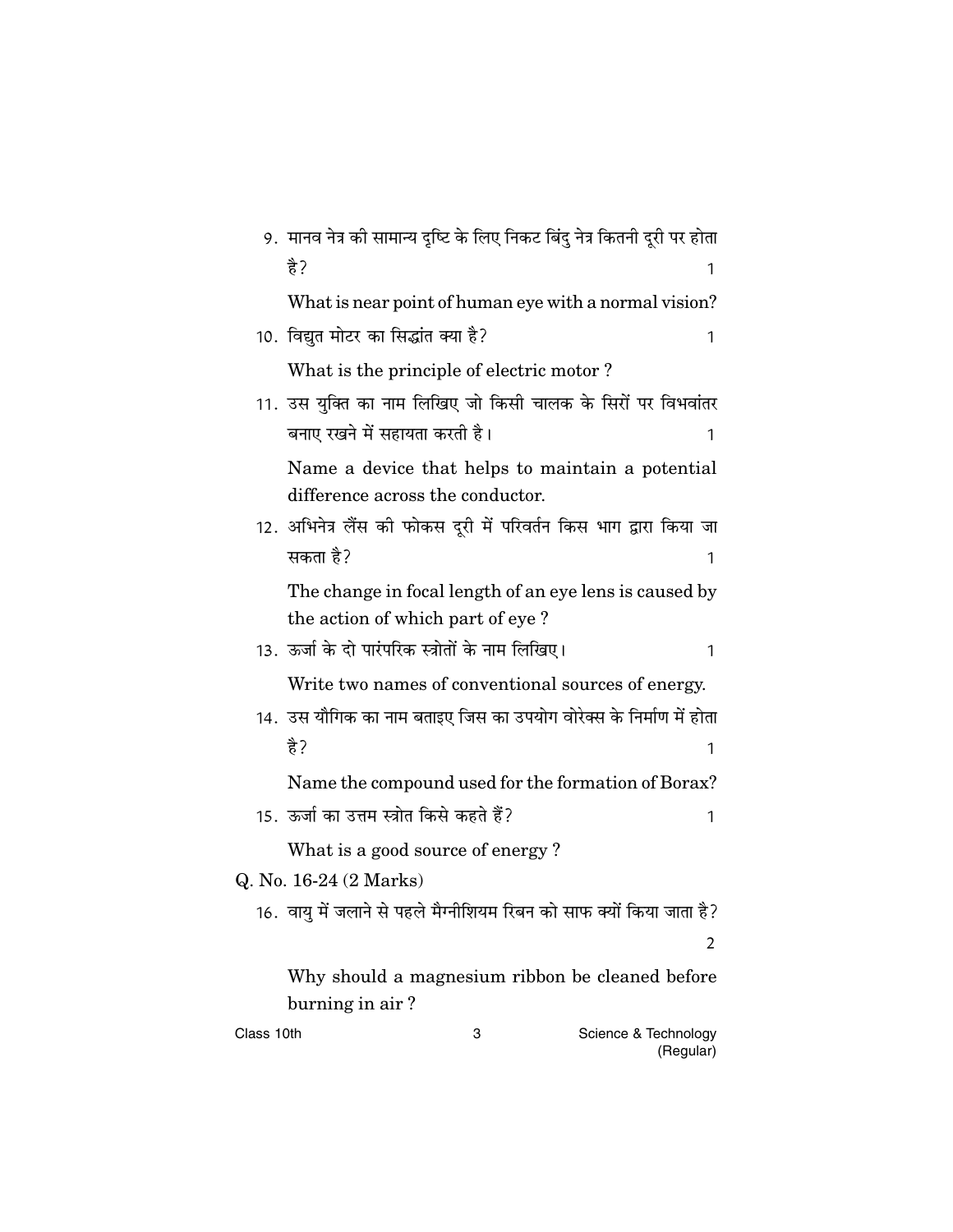|            | 17.  प्लास्टर आफ पेरिस को आर्द्ररोधी बर्तन में क्यूं रखा जाता है?<br>2                                       |
|------------|--------------------------------------------------------------------------------------------------------------|
|            | Why plaster of Paris should be stored in a moisture<br>proof container.                                      |
|            | 18.  डोबेराइनर के वर्गीकरण की क्या सीमाएं हैं?                                                               |
|            | What are the limitations of Doberneir's classification?<br>2                                                 |
|            | 19. भोजन के पाचन में लार की क्या भूमिका है?                                                                  |
|            | What is the role of saliva in the digestion of food? 2                                                       |
|            | 20. द्विखंडन बहुखंडन से किस प्रकार भिन्न है?                                                                 |
|            | How does binary fission different from multiple<br>fission?<br>2                                             |
|            | 21. प्रतिवर्ती क्रिया और टहलने में क्या अंतर है?                                                             |
|            | What is the difference beteen a reflex action and<br>walking?<br>2                                           |
|            | 22. नेत्र को समंजन क्षमता से क्या अभिप्राय है?                                                               |
|            | What is meant by the power of accomodation of eye.                                                           |
|            | 23. तारे क्यों टिमटिमाते हैं?                                                                                |
|            | Why do stars twinkle?<br>$\overline{2}$                                                                      |
|            | 24.  12 ${\rm V}$ विभवांतर के दो बिंदुओं के बीच 2 ${\rm c}$ आवेश को ले जाने में कितना<br>कार्य किया जाता है? |
|            | How much work is done in moving a charge of 2c<br>across two points having a potential difference 12V?       |
|            | अथवा / $\rm Or$                                                                                              |
|            | कुछ ऐसी युक्तियों के नाम लिखिए जिनमें विद्युत मोटर उपयोग किए<br>जाते हैं।                                    |
| Class 10th | Science & Technology<br>4<br>(Regular)                                                                       |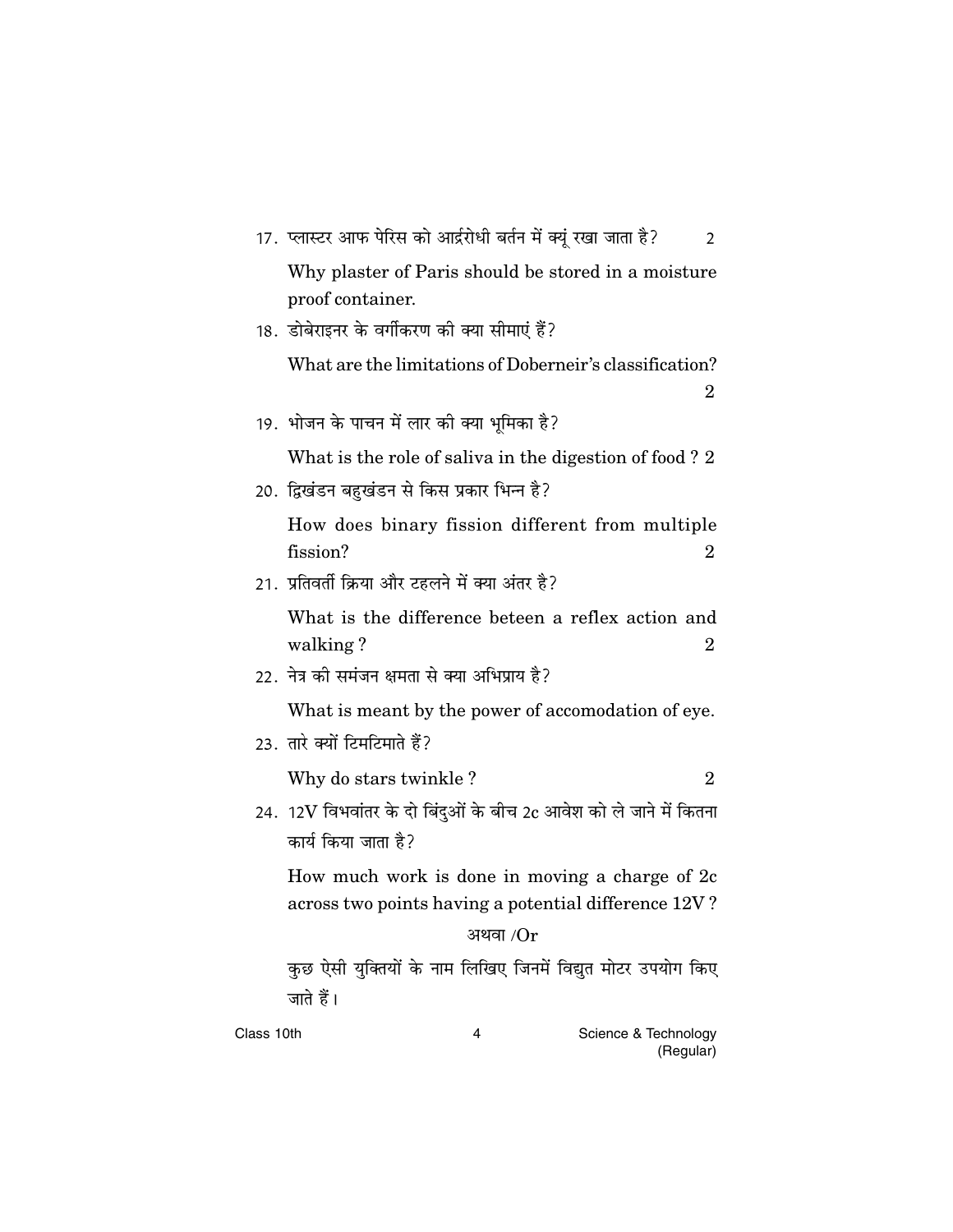Name some devices in which eelctric motor is used.

 $\overline{2}$ 

25. न्यूलैंडस के अष्टक सिद्धांत की क्या सीमाएं हैं?

What are the limitations of Newland's Octet rule?

अथवा /  $Or$ 

विस्थापन एवम् द्विविस्थापन अभिक्रियाओं में क्या अन्तर है? इन अभिक्रियाओं के समीकरण लिखिए।  $\overline{3}$ 

What is the difference between displacement and double displacement reactions? Write equations for these reactions.

26. एक कोशिक एवं बहुकोशिक जीवों की जनन पद्धति में क्या अंतर है?

How are the modes of reproduction different in unicellular and multicallular organisms.

अथवा /  $Or$ 

|  | मानव में बच्चे का लिंग निर्धारण कैसे होता है? |  |
|--|-----------------------------------------------|--|
|--|-----------------------------------------------|--|

How is the sex of the child determined in human beings?

27. सूर्योदय के समय सूर्य रक्ताभ क्यों प्रतीत होता है?  $\overline{3}$ 

Why does the sun appear reddish early in the morning?

28. जीवाश्मी ईंधन की क्या हानियां हैं?  $\overline{3}$ 

What are the disadvantages of fossil fuels?

29. अपने दैनिक जीवन में pH के महत्व की उदाहरणों की सहायता से व्याख्या कोजिए।

Explain the importance of pH with the help of suitable examples in your day to day life.  $\overline{5}$ 

| Class 10th | Science & Technology |
|------------|----------------------|
|            | (Regular)            |